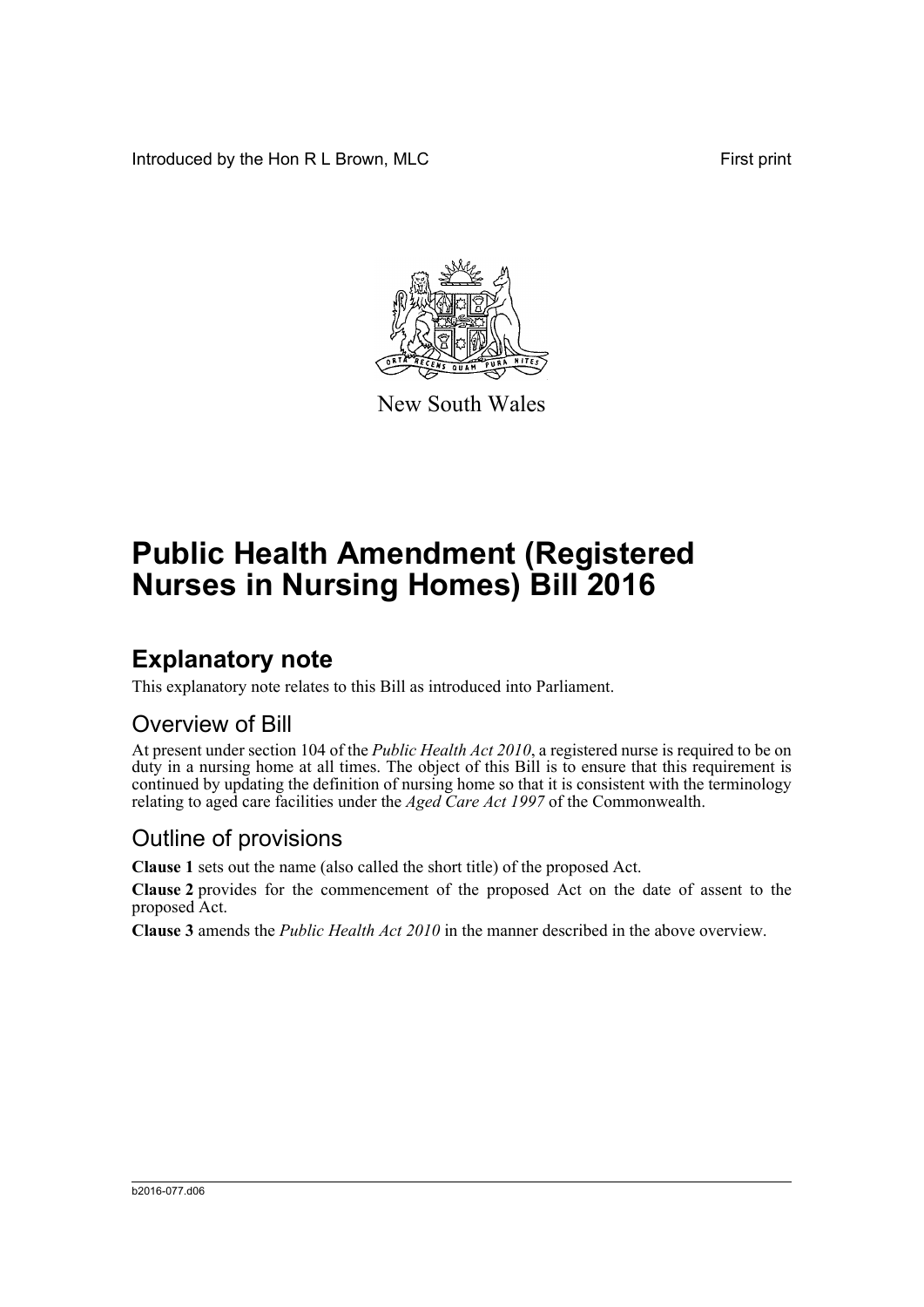Introduced by the Hon R L Brown, MLC First print



New South Wales

# **Public Health Amendment (Registered Nurses in Nursing Homes) Bill 2016**

### **Contents**

|   |                                            | Page |
|---|--------------------------------------------|------|
|   | Name of Act                                |      |
| 2 | Commencement                               | n    |
| 3 | Amendment of Public Health Act 2010 No 127 | ⌒    |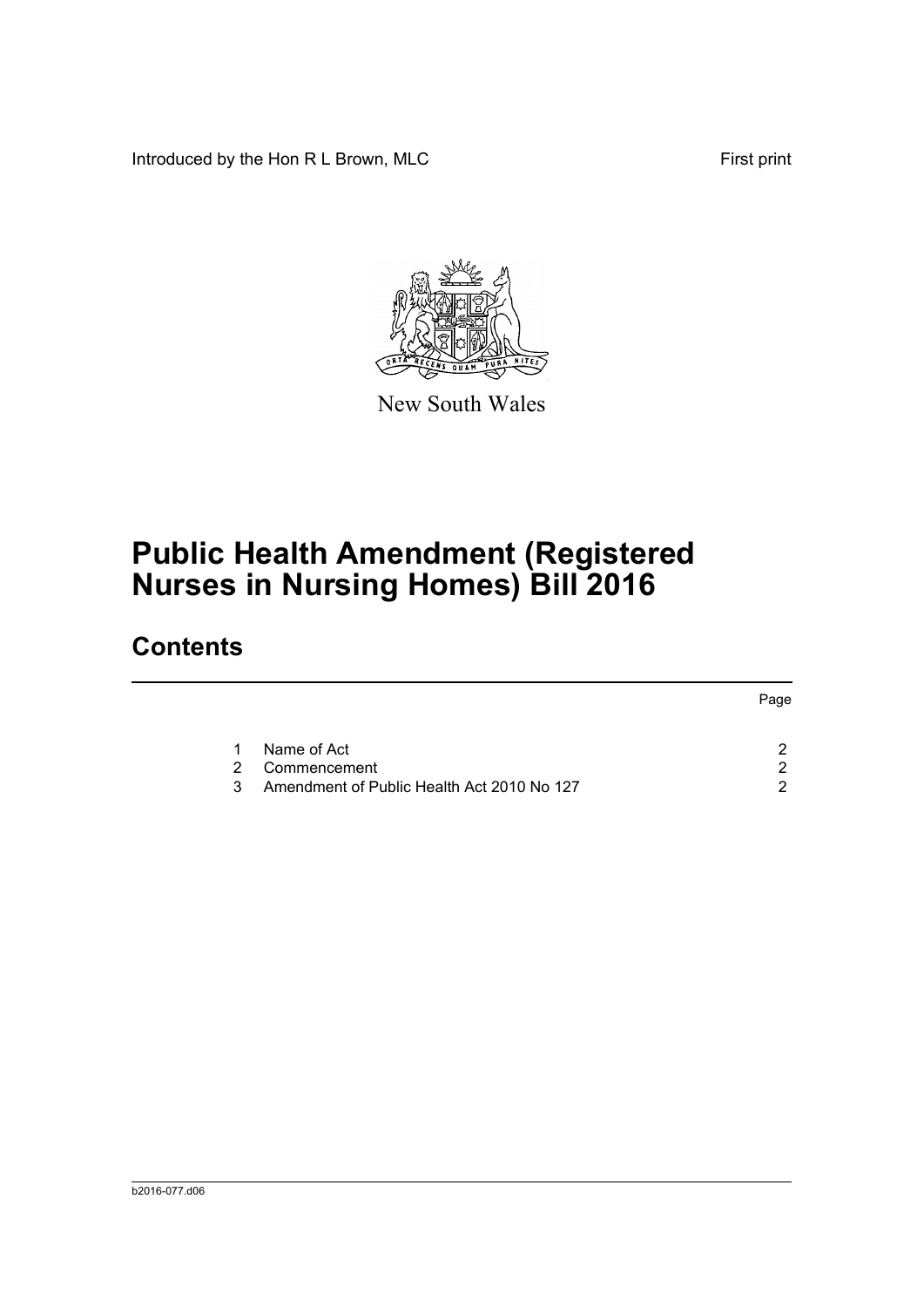

New South Wales

# **Public Health Amendment (Registered Nurses in Nursing Homes) Bill 2016**

No , 2016

#### **A Bill for**

An Act to amend the *Public Health Act 2010* to bring the definition of a nursing home into line with relevant Commonwealth legislation so as to ensure that the requirement for a registered nurse to be on duty at all times at a nursing home is continued.